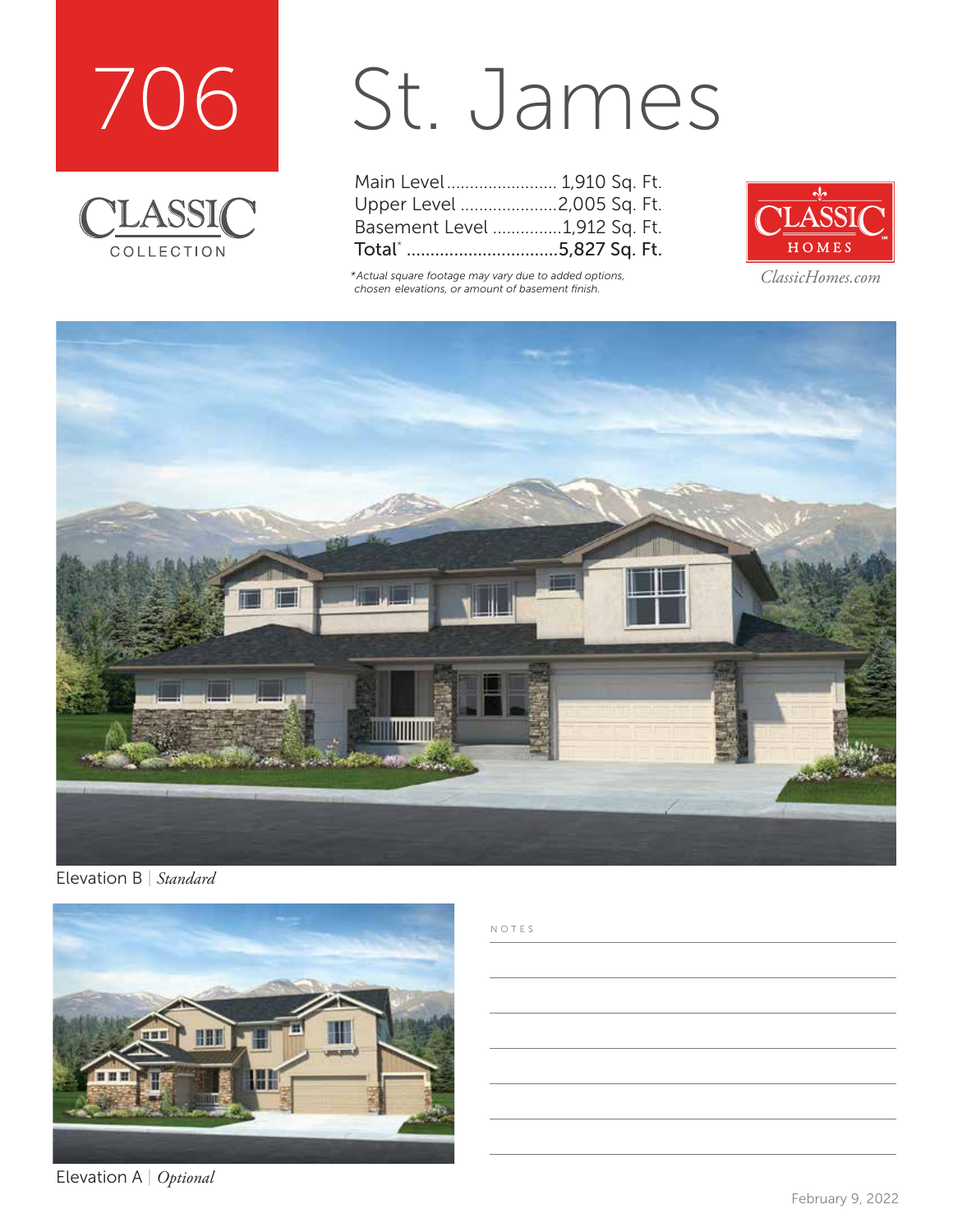## Main Level

#### ST. JAMES Model 706

*Ooptional 'A' Elevation shown*





**ble** 

or Multi-Gen Suite Option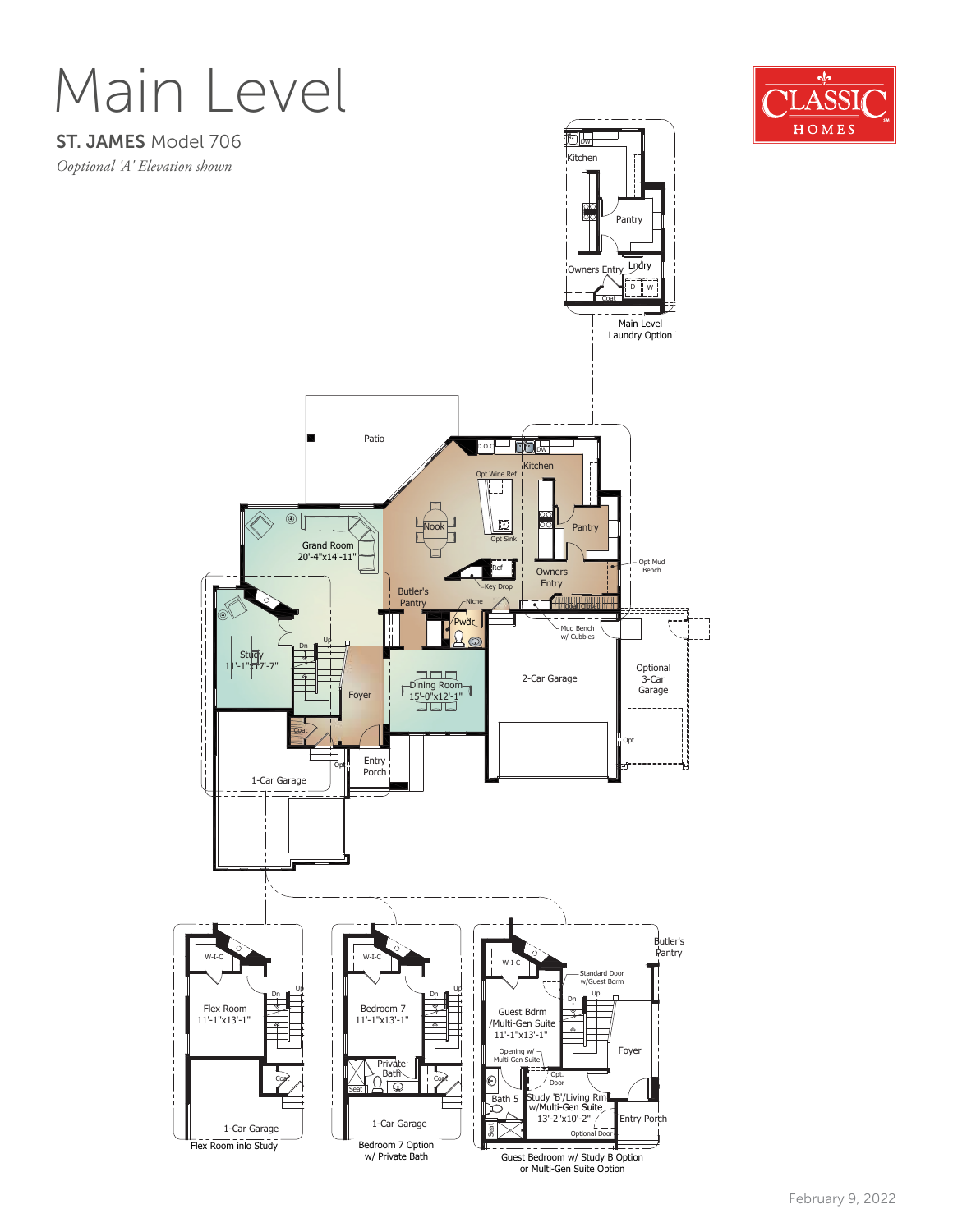### ST. JAMES Model 706 Upper Level



*Optional 'A' Elevation shown*